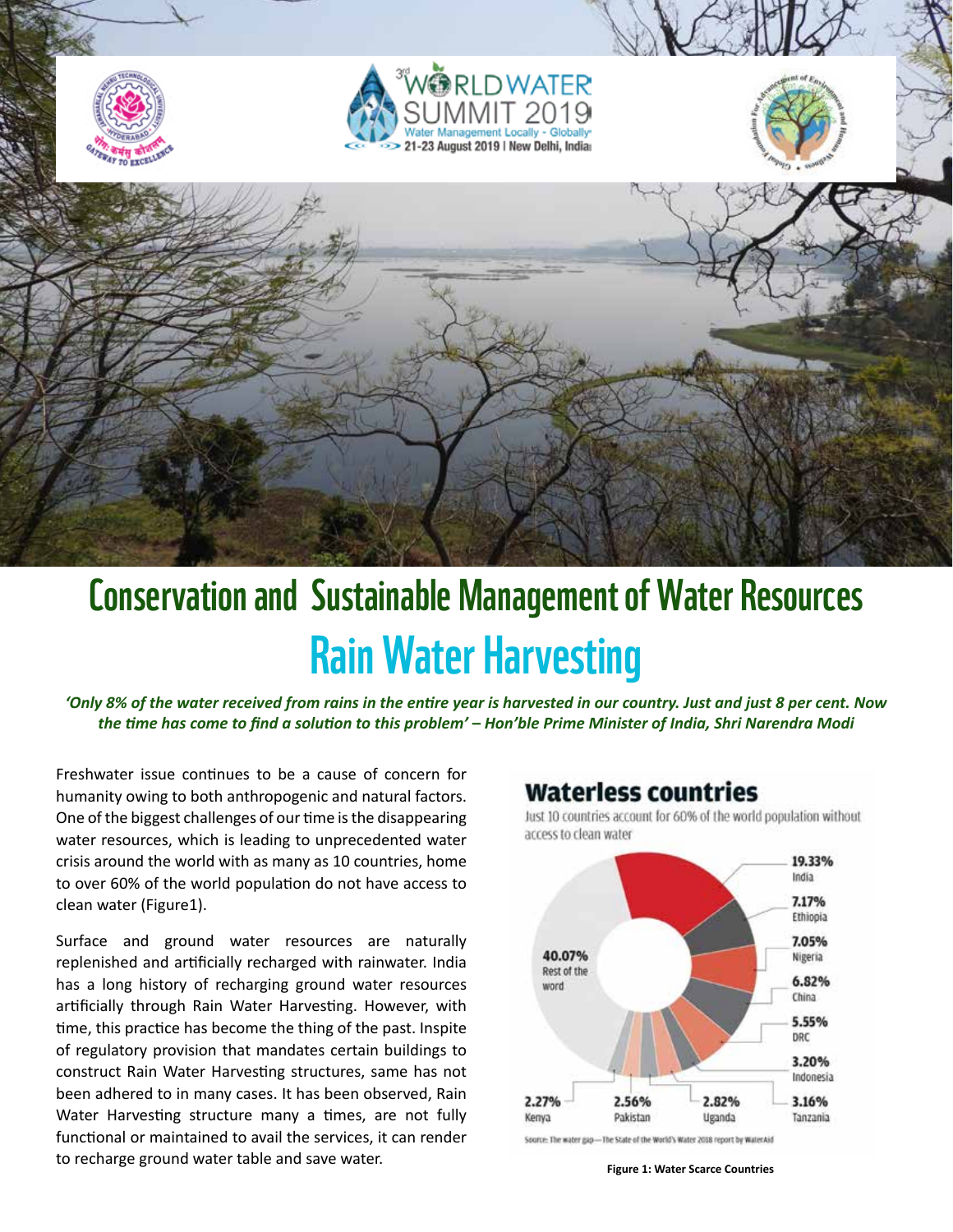

Among the biggest threats to water availability, over-use, pollution and changing climate could be rated as the top factors. According to the United Nations' World Water Development Report 4 (2012), India is the highest extractor of ground water in the world, while changing climate is also making things worst. The changing rainfall pattern in the recent years, clearly indicates how climate change is playing havoc in the region; particularly reduced and scanty rainfall is contributing to water unavailability big time.

Additionally, rapid concretization is leading to imperviousness all over the place specially in the urban areas. Impervious surfaces are defined as the hard surfaces that prohibit the infiltration of water from the land surface

into the underlying soil. Imperviousness is the most critical indicator for analyzing impacts of urbanization on the water environment (Schueler, 1994 and Arnold & Gibbons, 1996) and this can be directly attributed to increased flooding and low or no ground water recharge.



The status of ground water is not in an encouraging state, in absence of a sustainable practice to replenish the natural ground water storage, most areas today are facing acute water availability issues. With India heading towards a water crunched future as reported by many studies (Figure 2 & 3), it becomes the need of the hour to undertake mitigatory measures such as Rain Water Harvesting on an urgent basis.

The contamination of ground water sources on the other hand, particularly due to heavy metal is leading to major environment and health complications. Heavy metal contamination has not only impacted health and environment but the crippling effects of fluoride and arsenic toxicity is transforming to become a major public health issue today.

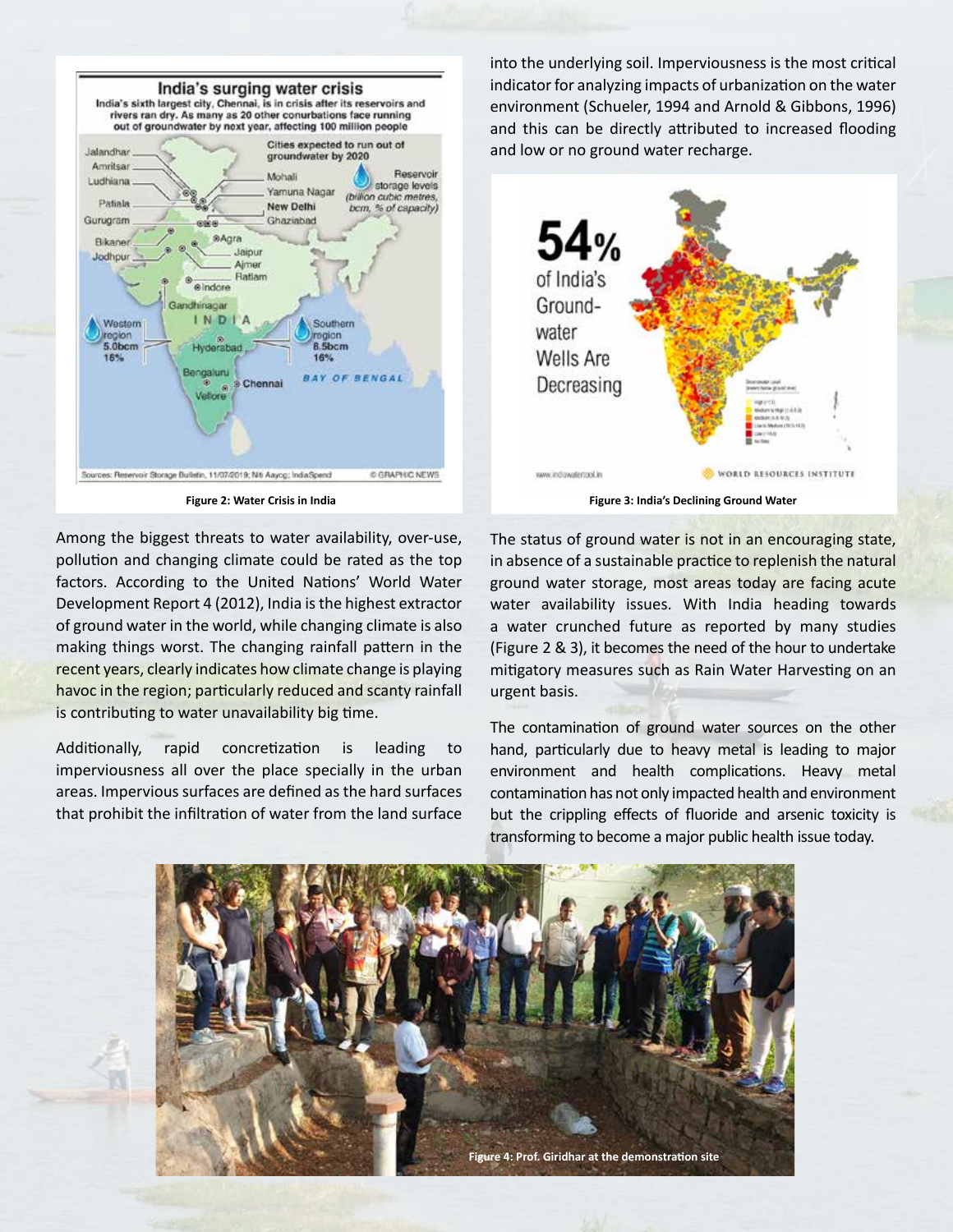Over-exploitation of ground water resources is also causing aquifer contamination in some instances, while in certain others its unscientific development with insufficient knowledge of groundwater flow dynamic and geo-hydro chemical processes has led to its mineralization (Kumar and Shah, ..).

Various studies and experiments undertaken at Jawaharlal Nehru Technological University (JNTU) Hyderabad it is clear that ground water shortage and contamination can be easily addressed by harvesting rain water (Figure 4). There are two methods in which rainwater can be harvested viz., storage method and recharge method. Storage of rainwater on surface has taken up through Tanks/Ponds/Lakes, Weirs and Roof tops. Recharge to ground water is generally done through the methods of recharge pits, recharge trenches, trench with recharge wells, recharge shafts, shaft with recharge wells, dug wells, hand pumps, abandoned tube wells, Percolation tanks, Check dams, sub-surface dykes and injection wells (Giridhar, 2017).

The installation of improvised Rain Water Harvesting model (Figure 5 & 6) developed at JNTU Hyderabad can open up new ways of addressing water scarcity issue and heavy metal contamination problem in a much simpler way than one could have expected. By introducing injection bore into a normal rain water harvesting system, successful ground water recharge is possible alongside removal of ground water contamination through dilution. Pilot Projects undertaken under the guidance of Prof. MVSS Giridhar of Centre for Water Resources, JNTU Hyderabad in the state of Telangana have successfully attained both the objectives. This success is monumental and based on the same, the JNTU Rain Water Harvesting model is now ready to travel to the other parts of the country, where water scarcity and heavy metal contamination are prevalent.



**Figure 5: Rain Water Harvesting Model (JNTUH Model)**

Rainwater is a pure and primary source of water and its quality is better than that of other water resources including groundwater. Each rain drop harvested at various levels increases the groundwater storage and also helps save electricity that would have been otherwise required to pump/lift water from other sources. Rainwater harvesting is a mini scale water resources project which promotes conservation and storage of excess surface water for future requirements by collecting, storing and regulating rainwater by structural measures (Giridhar, 2017).



**Figure 6: Rain Water Harvesting Structure (JNTUH Model)**

Rainwater itself is of very good quality; it has very less contamination, even in urban or industrial areas, so it is clear, soft and tastes good. Pollutants can however be introduced into the rainwater system after the water has touched onto a surface (Thomas & Martinson 2007). Rainwater harvesting methods utilize the surplus surface runoff which otherwise drains off and reduce flooding and clogging of water channels. Rainwater is better than any other available water in terms of physical, chemical and biological characteristics.

### **Benefits of rainwater harvesting and advantage of JNTU Model (Figure 7):**

- Harvest good quality water at low costs and conserve water
- Takes the water down to the aquifers resulting in instant ground water recharge
- Helps reduce our reliance on water sourced from dams/ reservoirs/lakes/rivers and reduce electricity consumption
- Prevents flooding by capturing excess runoff and prevents soil erosion